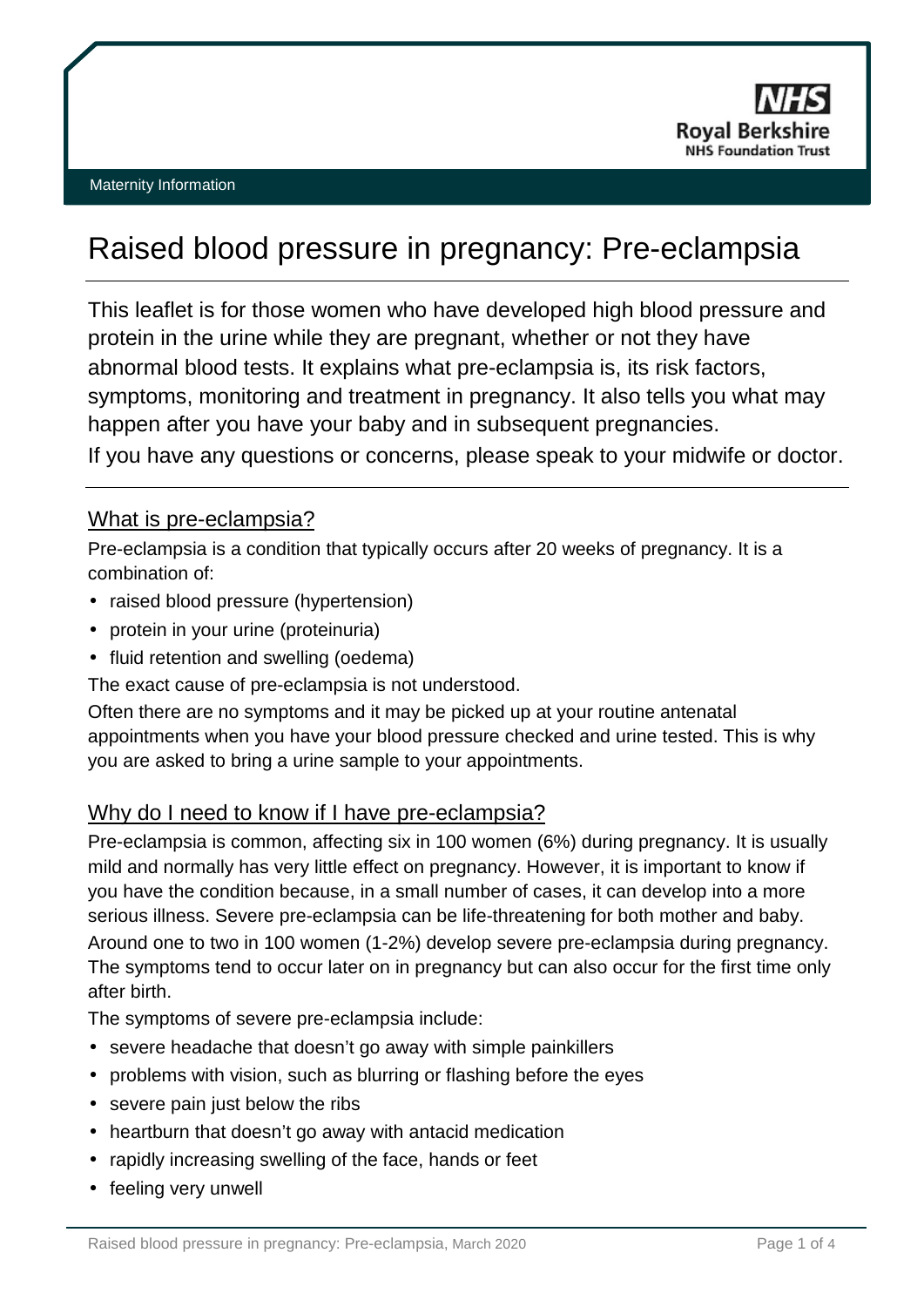These symptoms are serious and you should seek medical help immediately. If in doubt, contact your GP or the maternity triage line of Royal Berkshire NHS Foundation Trust (0118 322 7304).

In severe pre-eclampsia, other organs, such as the liver or kidneys, can sometimes become affected and there can be problems with blood clotting.

Severe pre-eclampsia may progress to convulsions or seizures before or just after the baby's birth. These seizures are called eclamptic fits and are rare, occurring in only one in 4000 pregnancies.

# How may pre-eclampsia affect my baby?

Pre-eclampsia affects the development of the placenta (afterbirth), which may prevent your baby growing as it should. There may also be less fluid around your baby in the womb. If the placenta is severely affected, your baby may become very unwell. In some cases, the baby may even die in the womb. Monitoring aims to pick up those babies who are most at risk.

### Who is at risk of pre-eclampsia and can it be prevented?

Pre-eclampsia can occur in any pregnancy but you are at higher risk if:

- your blood pressure was high before you became pregnant
- your blood pressure was high in a previous pregnancy
- you have a medical problem such as kidney problems or diabetes or a condition that affects the immune system, such as lupus

If any of these apply to you, you should be advised to take 150mg of aspirin once at night from 12 weeks of pregnancy until 36 weeks to reduce your risk, or sooner if you have been advised to do so.

The importance of other factors is less clear-cut, but you are more likely to develop preeclampsia if more than one of the following applies:

- $\mathbf{r}$ this is your first pregnancy
- you are aged 40 or over
- your last pregnancy was more than 10 years ago
- you are very overweight a BMI (body mass index) of 35 or more
- your mother or sister had pre-eclampsia during pregnancy
- you are carrying more than one baby

If you have more than one of these risk factors, you may also be advised to take low-dose aspirin once a day from 12 weeks of pregnancy, or earlier if you have been advised to do so.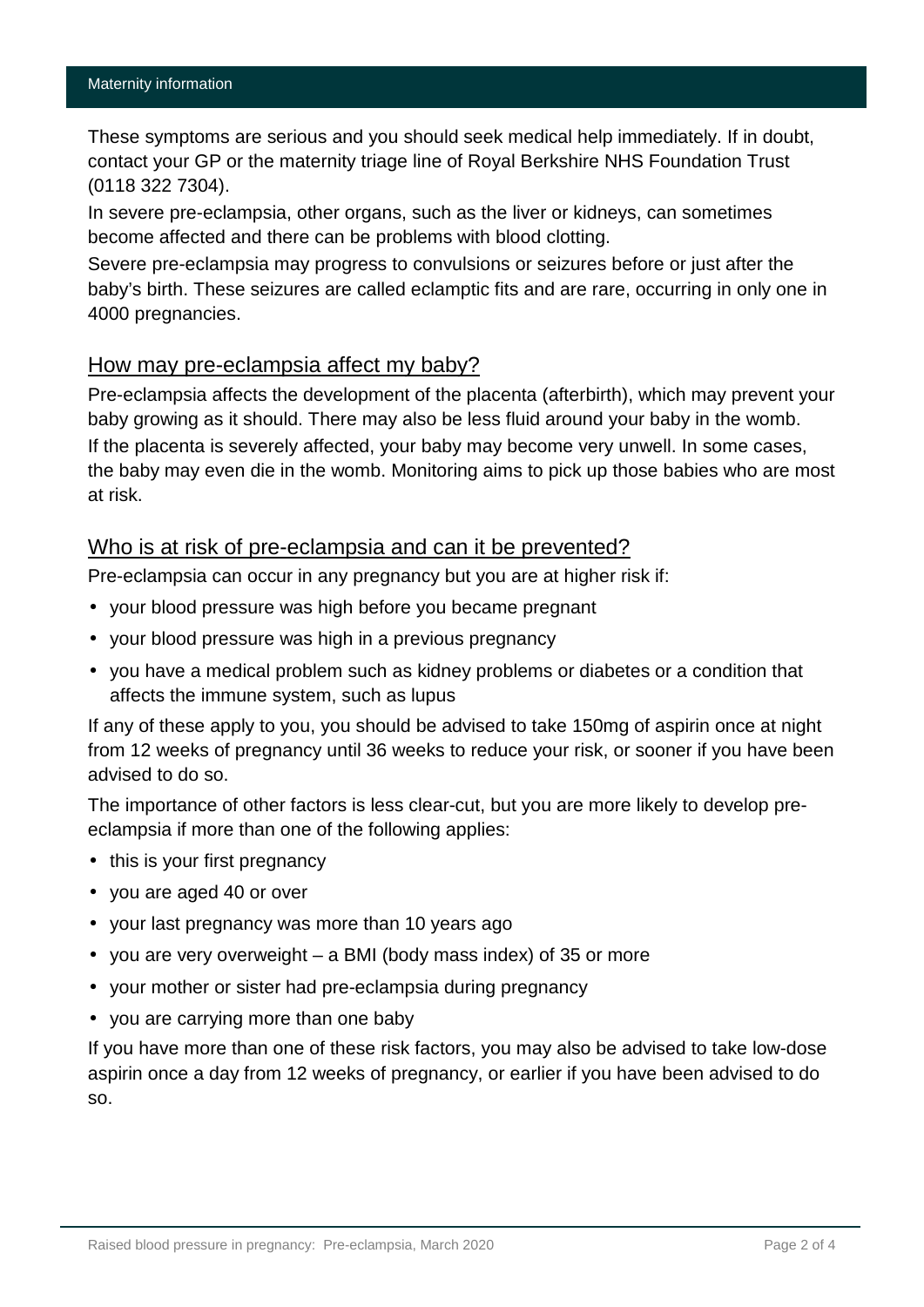#### How is pre-eclampsia monitored?

If you are diagnosed with pre-eclampsia, you should attend hospital for assessment.

While you are at the hospital, your blood pressure will be measured regularly and you may be offered medication to help lower it. Your urine will be tested to measure the amount of protein it contains and you will also have blood tests done. Your baby's heart rate will be monitored and you may have ultrasound scans to measure your baby's growth and wellbeing.

## What happens next in mild to moderate pre-eclampsia?

You will continue to be monitored closely to check that you can safely carry on with your pregnancy. This will be done on an outpatient basis when you have mild pre-eclampsia. We will not recommend early delivery unless there are concerns about you or your baby. If there are concerns you will need to have labour induced or, if you are having a Caesarean section, to have it earlier than planned.

When you have moderate pre-eclampsia we will continue to monitor you closely as an inpatient to check that you can safely carry on with your pregnancy. We might recommend early delivery but and the timing and the mode of the delivery will depend on your own particular situation.

Treatment includes medication (either tablets or via a drip) to lower and control your blood pressure.

## What happens if I develop severe pre-eclampsia?

If you develop severe pre-eclampsia, you will be cared for by a specialist team. The only way to prevent serious complications is for your baby to be born. Each pregnancy is unique and the exact timing will depend on your own particular situation. This should be discussed with you. There may be enough time to induce your labour. In some cases, the birth will need to be by Caesarean section.

Treatment includes medication (either tablets or via a drip) to lower and control your blood pressure. You will also be given medication to prevent eclamptic fits if your baby is expected to be born within the next 24 hours or if you have experienced an eclamptic fit. You will be closely monitored on the labour ward. In more serious cases, you may need to be admitted to an intensive care or high dependency unit.

## What happens after the birth?

Pre-eclampsia usually goes away after birth. However, if you have severe pre-eclampsia, complications may still occur within the first few days and so you will continue to be monitored closely. You may need to continue taking medication to lower your blood pressure.

If your baby has been born early or is smaller than expected, he or she may need to be monitored in special care neonatal unit (SCBU/NICU). There is no reason why you should not breastfeed your baby if they are on this unit should you wish to do so.